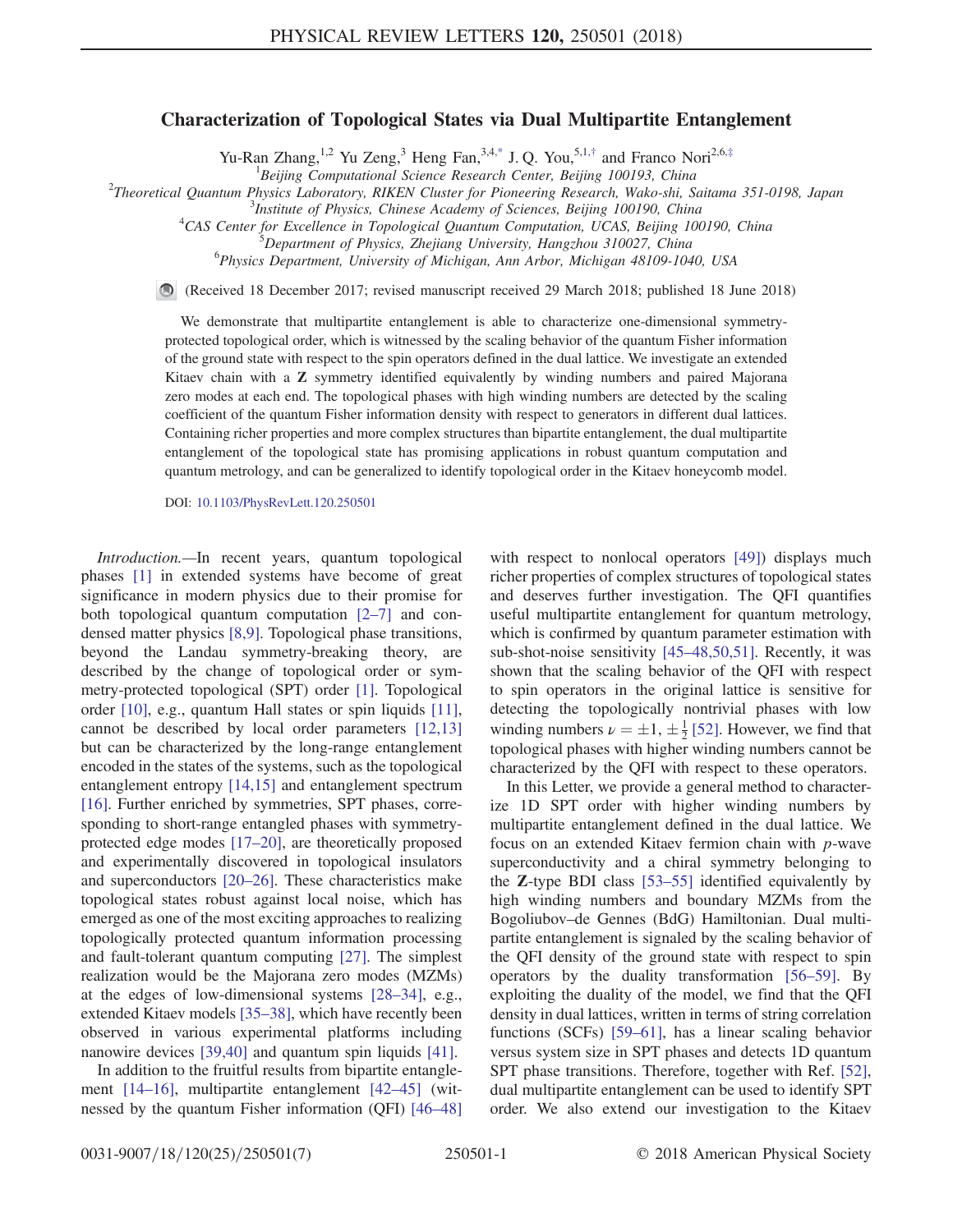honeycomb model [\[62\],](#page-6-4) indicating that our results can be generalized to 2D systems with topological order. Our work reveals the possibility of promising applications of topologically protected multipartite entanglement in robust quantum computation and quantum metrology.

<span id="page-1-0"></span>Winding numbers, Majorana zero modes, and topological phase transitions.—We study the extended Kitaev fermion chain with extensive pairing and hopping terms [\[37\]](#page-5-16),

$$
H = \sum_{n=1}^{N_f} \sum_{j=1}^{L} \left( \frac{J_n^+}{2} c_j^{\dagger} c_{j+n} + \frac{J_n^-}{2} c_j^{\dagger} c_{j+n}^{\dagger} + \text{H.c.} \right)
$$

$$
- \sum_{j=1}^{L} \mu \left( c_j^{\dagger} c_j - \frac{1}{2} \right), \tag{1}
$$

where L (assumed even) is the total number of sites,  $N_f$ denotes the farthest pairing and hopping distance, and the antiperiodic conditions  $c_{i+L} = -c_i$  are assumed. The hopping and pairing parameters  $J_n^{\pm}$  are all chosen as real numbers, to make the Hamiltonian preserve time-reversal symmetry and belong to the BDI class (Z type) characterized by a winding number [\[53,54\].](#page-6-1) Through the Jordan-Wigner transformation  $c_1 = -\sigma_1^+$ ,  $c_j = -\sigma_j^+ \prod_{i=1}^{j-1} \sigma_i^z$ , this spinless fermion model corresponds to the extended Ising model [63–[68\]](#page-6-5)

$$
H = \sum_{n=1}^{N_f} \sum_{j=1}^{L} \left( \frac{J_n^x}{2} \sigma_j^x \sigma_{j+n}^x + \frac{J_n^y}{2} \sigma_j^y \sigma_{j+n}^y \right) \prod_{l=j+1}^{j+n-1} \sigma_l^z + \sum_{j=1}^{L} \frac{\mu}{2} \sigma_j^z,
$$
\n(2)

with  $J_{x,y} \equiv (J_n^+ \pm J_n^-)/2$ . In the thermodynamic limit  $L \gg N_f \ge 1$ , the Hamiltonian [\(1\)](#page-1-0) can be diagonalized by a Fourier-Bogoliubov transformation with energy spectrum  $\epsilon_q = \pm \frac{1}{2} \sqrt{y(q)^2 + z(q)^2}$ , where  $y(q) =$  $\sum_{n=1}^{N_f} J_n^- \sin(nq)$ ,  $z(q) = \sum_{n=1}^{N_f} J_n^+ \cos(nq) - \mu$ , with q the wave vector [\[68\].](#page-6-6)

As a Z topological invariant [\[53,65\],](#page-6-1) the winding number of the closed loop with the vector  $r(q) = [0, y(q), z(q)]$  in the auxiliary y-z plane around the origin can be written as  $\nu = (1/2\pi) \oint (ydz - zdy)/|\mathbf{r}|^2$ . Substituting  $\zeta(q) \equiv$  $exp(iq)$ , for  $y(q) \equiv Y(\zeta)$  and  $z(q) \equiv Z(\zeta)$ , we can define a complex characteristic function  $g(\zeta) \equiv Z(\zeta) + iY(\zeta)$  and obtain the winding number by calculating the logarithmic residue of  $g(\zeta)$  in accordance with the Cauchy's argument principle [\[70\]](#page-6-7)  $\nu = (1/2\pi i) \oint_{|\zeta|=1} d\zeta g'(\zeta)/g(\zeta) = \mathcal{N} - \mathcal{P},$ where in the complex region  $|\zeta| < 1$ , N is the number of zeros and  $P$  is the number of poles. Moreover, topological phase transitions are characterized by the change of winding numbers at the critical points that can be calculated by solving  $g(\zeta) = 0$  on the contour  $|\zeta| = 1$  [\[68\]](#page-6-6). Similarly, the topologically nontrivial phases for the model [\(1\)](#page-1-0) are also identified by the existence of

<span id="page-1-1"></span>

FIG. 1. (a) Energy spectrum for  $L = 200$  sites, (b) trajectory of the winding vector  $r(q) = [0, y(q), z(q)]$ , (c)–(e) probability distributions [blue (red) curve is for left (right) modes] of MZMs for  $L = 60$  sites given different values of a chemical potential  $\mu$ for the extended Kitaev chain with  $N_f = 3$  and  $J_1^{\pm} = 1$ ,  $J_2^{\pm} = 2$ ,  $J_3^{\pm} = 2$ . (c) The phase diagram characterized by the winding number. (d) For  $\mu = 0$ , the winding number  $\nu = 3$  and we have three pairs of nondegenerate MZMs exponentially localized at the domain wall. (e) For  $\mu = -2$ ,  $\nu = 2$  and there are two pairs of MZMs. (f) When  $\mu = 1$ ,  $\nu = 1$  which leads to one pair of MZMs.

paired boundary MZMs of which the properties are obtained from the solution of the BdG Hamiltonian with open boundary conditions [\[64,71,72\]](#page-6-8). This can also be transformed to calculating zeros of  $g(\zeta)$  in  $|\zeta| < 1$ , such that the number of MZMs at each end of the open chain, defined as  $\mathcal{M}_0$ , equals the absolute value of the winding number:  $\mathcal{M}_0 = |\mathcal{N} - \mathcal{P}| = |\mathcal{V}|$ . Therefore, these two approaches [(i) by winding numbers from the geometric topology in the 2D auxiliary space, and (ii) by MZMs from BdG equations to characterize topological phases] in the extended Kitaev chain in Eq. [\(1\)](#page-1-0) are equivalent [\[68\]](#page-6-6) (see, e.g., Fig. [1\)](#page-1-1).

Multipartite entanglement and QFI density.— Multipartite entanglement [\[43,44\]](#page-5-17) plays a key role in quantum physics and quantum metrology, and moreover, it is central to understanding quantum many-body systems. QFI, similar as quantum spin squeezing [\[73,74\],](#page-6-9) is a significant quantity in both large-scale multipartite entanglement detection and high-precision quantum metrology [45–[48,50,51\]](#page-5-15). Given a generator  $\mathcal O$  and a mixed state  $\rho = \sum_i p_i |i\rangle\langle i|$ , with  $\langle i|j\rangle = \delta_{ij}$ , the QFI of a state  $\rho(t) =$  $\exp(-it\mathcal{O})\rho \exp(it\mathcal{O})$  with respect to a parameter t is [\[46\]](#page-5-13)  $F_Q[\mathcal{O}, \rho] = \sum_{p_i+p_j\neq 0} 2(p_i-p_j)^2 |\langle i|\mathcal{O}|j\rangle|^2/(p_i+p_j)$ . For a pure state  $|\psi\rangle$ , the QFI can be simplified as  $F_Q[O, |\psi\rangle] = 4(\Delta_{\psi}O)^2$ , where the variance of the generator is  $(\Delta_{\psi} \mathcal{O})^2 \equiv \langle \mathcal{O}^2 \rangle_{\psi} - \langle \mathcal{O} \rangle_{\psi}^2$ . The QFI relates to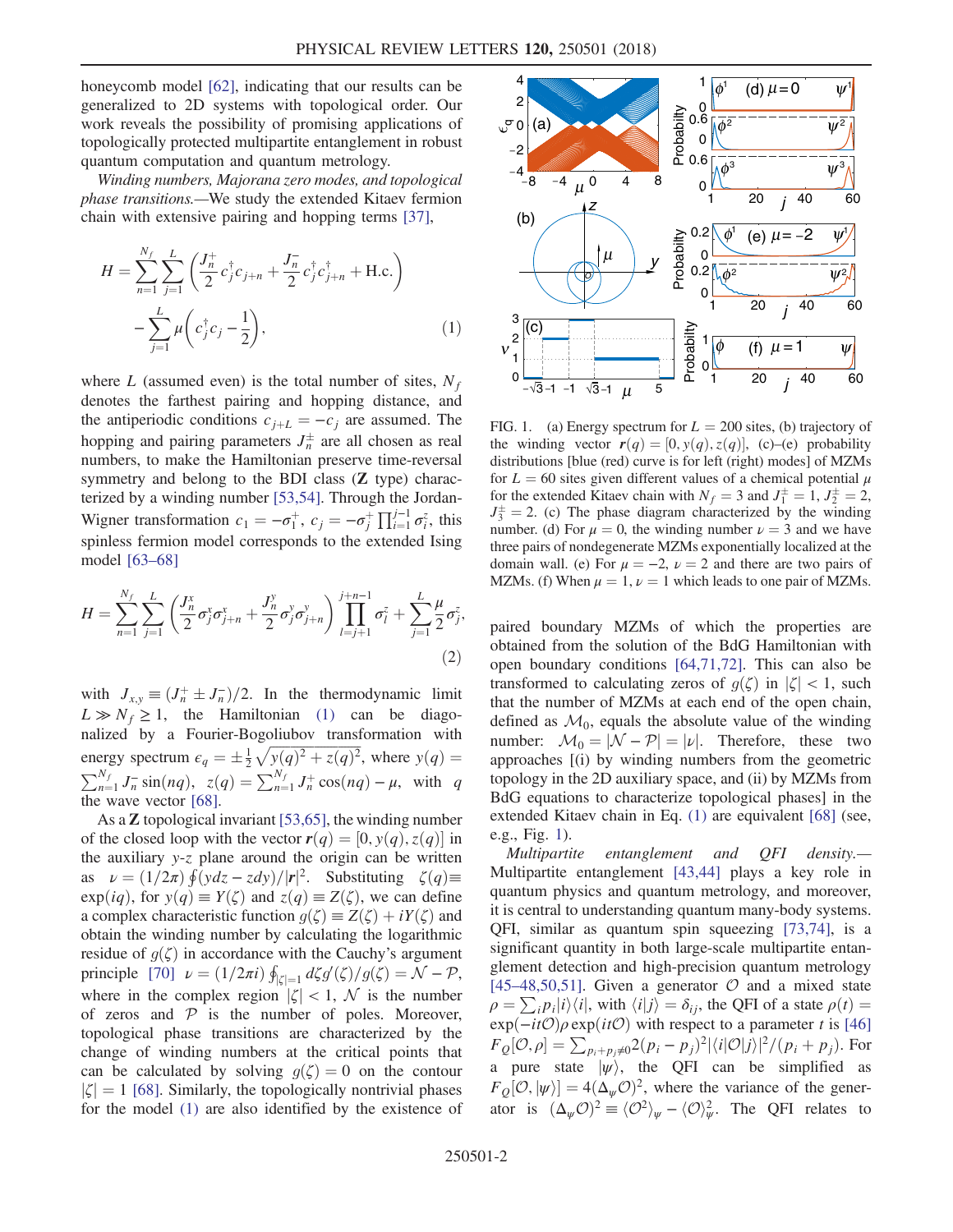dynamic susceptibilities [\[75\]](#page-6-10) that are routinely measured in laboratory experiments. Furthermore, the scaling of the QFI with respect to nonlocal operators [\[49\]](#page-5-14) would be sensitive to topological quantum phase transitions [\[52\].](#page-6-0) For critical systems with L sites, we consider a QFI density with form  $f_{Q} = F_{Q}/L$ , and the violation of the inequality  $f_{Q} \leq \kappa$ signals  $(\kappa + 1)$ -partite entanglement  $(1 \le \kappa \le L - 1)$  [\[42\]](#page-5-12).

To detect a topological phase of an extended Kitaev chain with a winding number  $\nu = \pm 1$ , the generators in terms of spin operators in the  $x$ ,  $y$  directions through the Jordan-Wigner transformation are chosen as [\[52\]](#page-6-0)  $\mathcal{O}_{\nu=\pm 1}$  =  $\sum_{j=1}^{L} \sigma_j^{x,y}/2$ , and staggered operators as  $\mathcal{O}_{\nu=\pm 1}^{(\rm st)}$  $\sum_{j=1}^{L}(-)^{j}\sigma_{j}^{x,y}/2$ . Then, the QFI density for the ground state  $|\mathcal{G}\rangle$  becomes  $f_Q[\mathcal{O}_{\nu=\pm 1}, |\mathcal{G}\rangle] = 1 + \sum_{r=1}^{L-1} C_{\nu=\pm 1}(r)$ and  $f_Q[\mathcal{O}_{\nu=\pm 1}^{(\text{st})}, |\mathcal{G}\rangle] = 1 + \sum_{r=1}^{L-1} (-)^r C_{\nu=\pm 1}(r)$ , where the spin-spin correlation functions are  $C_{\nu=\pm 1}(r) \equiv \langle \sigma_j^{x,y} \sigma_{j+r}^{x,y} \rangle_{\mathcal{G}},$ with  $\langle \cdots \rangle_G$  the average of the ground state  $|\mathcal{G}\rangle$ . A topological phase with a low winding number can be characterized by power-law diverging finite-size scaling of the QFI density,  $f_{\theta} \propto L$ , as discussed in Ref. [\[52\].](#page-6-0)

Characterization of topological phases by multipartite entanglement in the dual lattice.—Duality in physics provides different but equivalent mathematical descriptions of a system and provides an overall understanding of the same physical phenomena from different angles [\[58\]](#page-6-11). For example, an Ising chain with an external field h has a self-dual symmetry, mapping between the ordered and disordered phases, expressed as  $H_{Ising}$  =  $\sum_j(\sigma_j^x \sigma_{j+1}^x + h \sigma_j^z) = h \sum_j(s_j^x s_{j+1}^x + h^{-1} s_j^z)$ , with the duality transformation  $s_j^x = \prod_{k \leq j} \sigma_k^z$ ,  $s_j^z = \sigma_j^x \sigma_{j+1}^x$ , and  $s_j^y =$  $-i s_j^z s_j^x$  [\[76\].](#page-6-12) Here both  $\sigma$  and s satisfy the same algebra. Furthermore, the nonlocal SCF [59–[61\],](#page-6-3) characterizing SPT order by the  $\mathbb{Z}_2 \times \mathbb{Z}_2$  symmetry in the cluster  $\sum_j(\sigma_{j-1}^x \sigma_j^z \sigma_{j+1}^x + h \sigma_j^z)$ , can be written as a *local* correlator Ising model [\[1\]](#page-4-3) with Hamiltonian  $H_{\text{cluster}} =$  $(-)^{r} \langle s_j^y s_{j+r}^y \rangle_{\mathcal{G}}$  in the dual lattice of the Ising model [\[60,61\]](#page-6-13). Through the Jordan-Wigner transformation (also regarded as a duality transformation using a bond-algebraic approach [\[77\]\)](#page-6-14), the self-duality properties of a spin- $\frac{1}{2}$  model can help to study topological phases and multipartite entanglement in the extended Kitaev chain [\(1\)](#page-1-0).

To detect a SPT phase with a positive integer winding number  $\nu = n \geq 2$ , we consider the duality transformation of an extended Ising model  $H = \sum_j (\sigma_j^x \sigma_{j+n-1}^x) \prod_{l=1}^{n-2}$  $\sigma_{j+l}^z + h\sigma_j^z = h \sum_j (\hat{s}_j^x \hat{s}_{j+n-1}^x \prod_{l=1}^{n-2} \hat{s}_{j+l}^z + h^{-1} \hat{s}_j^z), \quad \text{corre-}$ sponding to an extended Kitaev chain with  $\nu = n - 1$ . We can define the dual operator  $\tau_j^{(\nu=n)} \equiv \hat{s}_j^{\nu} = -i \hat{s}_j^{\nu} \hat{s}_j^{\nu}$ . For a negative winding number,  $\nu = -n$ , we consider another extended Ising model by transforming  $x \rightarrow y$ :  $H = \sum_j (\sigma_j^y \sigma_{j+n-1}^y \prod_{l=1}^{n-2} \sigma_{j+l}^z + h \sigma_j^z) = h \sum_j (\tilde{s}_j^y \tilde{s}_{j+n-1}^y \prod_{l=1}^{n-2}$  $\tilde{s}_{j+l}^z + h^{-1} \tilde{s}_j^z$  and obtain the dual spin operator

 $\tau_j^{(\nu=-n)} \equiv \tilde{s}_j^x = i \tilde{s}_j^z \tilde{s}_j^y$ . The expressions of the dual spin operators  $\tau_j^{(\nu)}$  differ according to the parity of the winding number  $\nu$  [\[78\]](#page-6-15). Explicitly with  $p \ge 1$ , we have [\[68\]](#page-6-6) for even winding numbers,

$$
\tau_j^{(\nu \pm 2p)} = -\left(\prod_{k=1}^{j-1} \sigma_k^z\right) \left(\prod_{l=1}^p \sigma_{j+2l-2}^{y,x} \sigma_{j+2l-1}^{x,y}\right),\qquad(3)
$$

and for odd winding numbers,

$$
\tau_j^{(\nu=\pm(2p+1))} = \sigma_j^{x,y} \left( \prod_{l=1}^p \sigma_{j+2l-1}^{y,x} \sigma_{j+2l}^{x,y} \right). \tag{4}
$$

The SCF [\[60,61\]](#page-6-13) equals the spin correlation function from site j to  $(j + r)$  in the dual lattice:

$$
C_{\nu}(r) \equiv \langle \tau_j^{(\nu)} \tau_{j+r}^{(\nu)} \rangle_{\mathcal{G}} = \left\langle \prod_{l=j}^{j+r-1} \left( \sigma_l^{\alpha} \sigma_{l+|\nu|}^{\alpha} \prod_{k=1}^{|\nu|-1} \sigma_{l+k}^{z} \right) \right\rangle_{\mathcal{G}}, \qquad (5)
$$

where  $\alpha = x$  (or y) for a positive (or negative)  $\nu$ . It is clearer to write the SCF, in terms of Majorana fermion operators  $a_j = c_j^{\dagger} + c_j$  and  $b_j = i(c_j^{\dagger} - c_j)$ , as

$$
C_{\nu}(r) = \left\langle \prod_{l=j}^{j+r} (-ib_{l}a_{l+\nu}) \right\rangle_{\mathcal{G}} = \left\langle \prod_{l=j}^{j+r} (1 - 2d_{l,\nu}^{\dagger}d_{l,\nu}) \right\rangle_{\mathcal{G}}, \quad (6)
$$

where we define  $d_{l,\nu} = (b_l + ia_{l+\nu})/2$  and  $d_{l,\nu}^{\dagger} = (b_l$  $i a_{l+\nu}$ )/2 as Dirac fermion operators [\[72\].](#page-6-16) Therefore, the SCF can also be regarded as the ground-state average of **Z** type Majorana parity [\[78\]](#page-6-15), and in particular,  $\Delta_{\nu}$  =  $\lim_{r\to\infty}C_{\nu}(r)$  and  $\Delta_{\nu}^{(\text{st})} \equiv \lim_{r\to\infty} (-)^{r}C_{\nu}(r)$  are the string order parameters [\[59,61\],](#page-6-3) capturing hidden SPT order.

The generators of the dual QFI density are defined in the dual lattice as  $\mathcal{O}_{\nu} = \sum_{j=1}^{M} \tau_j^{(\nu)}$ , and  $\mathcal{O}_{\nu}^{(\text{st})} = \sum_{j=1}^{M} (-1)^j \tau_j^{(\nu)}$ , with  $M = L - |\nu| + 1$ , where the choice of dual generators depends on the sign of the direct interaction between the Majorana fermions at chain ends [\[68,79\].](#page-6-6) The operator  $\mathcal{O}_{\nu}$ applies for the positive interaction, and the staggered operator  $\mathcal{O}_{\nu}^{(st)}$  is for the negative one. Then, we obtain the dual QFI density of the ground state for  $L \gg N_f \ge 1$ as  $f_Q[\mathcal{O}_{\nu}, \mathcal{G}] \simeq 1 + \sum_{r=1}^{M-1} C_{\nu}(r)$ , and  $f_Q[\mathcal{O}_{\nu}^{(\mathrm{st})}, \mathcal{G}] \simeq$  $1 + \sum_{r=1}^{M-1} (-)^r C_{\nu}(r)$ , where we have used  $(\tau_j^{(\nu)})^2 = \mathbb{I}$ , with I the identity. Using Wick's theorem, the dual QFI density can be expressed in terms of fermion correlators and may be measured in many-body systems using experimentally mature techniques, such as Bragg spectroscopy [\[80,81\]](#page-6-17) or neutron scattering [\[82\].](#page-6-18)

The SCF has a similar scaling behavior in the topologically nontrivial phase with a higher winding number as the spin correlator used in Ref. [\[52\]](#page-6-0) (see, e.g., Ref. [\[68\]](#page-6-6)). Thus,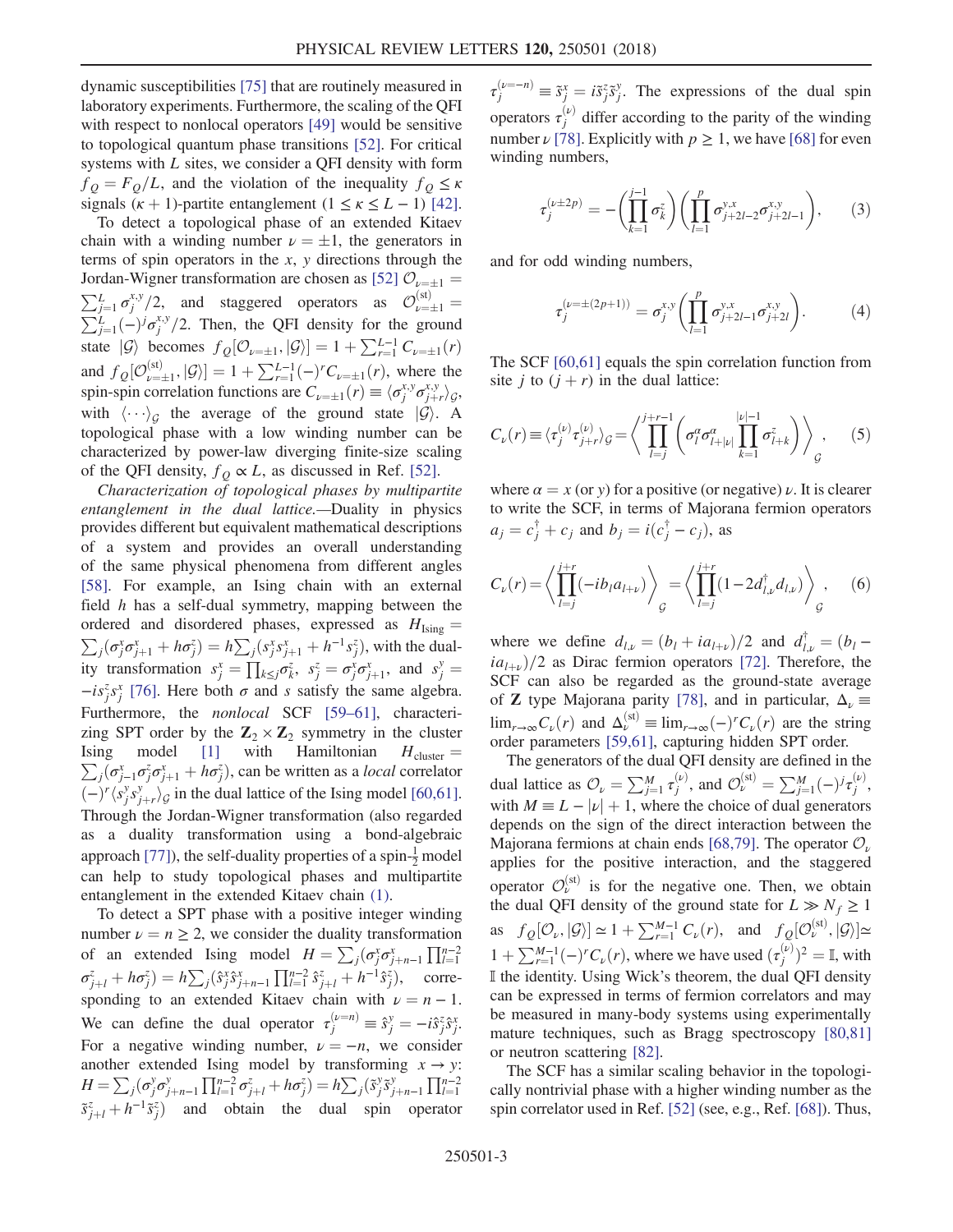<span id="page-3-0"></span>

FIG. 2. Dual QFI density  $f_Q[\mathcal{O}_\nu^{(\text{st})}, \mathcal{G}]$  of the ground state  $|\mathcal{G}\rangle$ versus L for the extended Kitaev chain with  $N_f = 3$  and nonzero parameters  $(J_1^{\pm} = 1, J_2^{\pm} = 2, J_3^{\pm} = 2)$  in different topological phases. (a) For  $\mu = 6$ , the winding number  $\nu = 0$ . (b) For  $\mu = 3$ ,  $\nu = 1$ , and the fitting nontrivial scaling topological index  $\lambda_1^{(st)} = 0.9965$ . (c) For  $\mu = 0$ ,  $\nu = 3$ , and  $\lambda_3^{(st)} = 1.0047$ . (d) For  $\mu = -2, \nu = 2, \text{ and } \lambda_2^{(\text{st})} = 0.9957.$ 

we find that the dual QFI density as a function of L also follows an asymptotic power law scaling in the thermodynamic limit as  $f_{Q}[\mathcal{O}_{\nu}, |\mathcal{G}\rangle] = 1 + \gamma_{\nu}L^{\lambda_{\nu}}$ , and  $f_Q[\mathcal{O}_{\nu}^{(\text{st})}, |\mathcal{G}\rangle] = 1 + \gamma_{\nu}^{(\text{st})} L^{\lambda_{\nu}^{(\text{st})}}$ , where the scaling coefficients  $\gamma$  and  $\lambda$  depend on the choice of the dual generators and the parameters of the Hamiltonian [\(1\)](#page-1-0). For a topological phase with a definite winding number  $\nu$ , we could find that  $\lambda_{\nu}$  or  $\lambda_{\nu}^{(\text{st})}$  is equal to 1 ( $F_Q \propto L^2$ ), and the scaling coefficients  $\lambda_{\omega}$  and  $\lambda_{\omega}^{(st)}$  for other integer winding numbers,  $\omega \neq \nu$ , are approximately zero (see, e.g., Fig. [2](#page-3-0)). Thus, the scaling topological index  $\lambda_{\nu}$  or  $\lambda_{\nu}^{(st)}$ , relating directly to the SCF, characterizes the features of the topological phase with a winding number  $\nu$  of the extended Kitaev model. In Fig. [3,](#page-3-1) we consider four different types of extended Kitaev chain models and plot the fitting scaling coefficients  $\lambda_{\nu}$  or  $\lambda_{\nu}^{(st)}$  of the QFI density versus system size L up to 1200, and also versus the chemical potential  $\mu$ , which clearly show the topological phase diagrams. Therefore, we conclude that by choosing the generators in different dual lattices, the scaling behavior of the QFI density, a witness of multipartite entanglement, can detect 1D SPT phase transitions. In the topologically nontrivial phase with integer winding number, the quadratic growth of the QFI can also be broadly applicable to practical quantum metrology [45–[48,50,51\]](#page-5-15). The scaling coefficients of the QFI density in phases with half-integer winding numbers or on the critical boundary between two topological phases would be complicated [\[52\]](#page-6-0) and deserve further

<span id="page-3-1"></span>

FIG. 3. Scaling topological index  $\lambda_{\nu}$  and  $\lambda_{\nu}^{(st)}$  of the dual QFI density  $f_O[\mathcal{O}_\nu, |\mathcal{G}\rangle]$  and  $f_O[\mathcal{O}_\nu^{\text{(st)}}, |\mathcal{G}\rangle]$ , respectively, versus system size  $L$  up to 1200. The extended Kitaev chain in Eq.  $(1)$  has the following nonzero parameters: (a)  $J_1^{\pm} = 1$ ,  $J_2^{\pm} = 2$ ,  $J_3^{\pm} = 2$  $(N_f = 3)$ ; (b)  $J_1^{\pm} = 0.1$ ,  $J_2^{\pm} = 0.21$ ,  $J_3^{\pm} = 0.44$ ,  $J_4^{\pm} = 0.9$ ,  $J_5^{\pm} =$ 2 ( $N_f = 5$ ); (c)  $J_1^{\pm} = 0.1$ ,  $J_2^{\pm} = 0.21$ ,  $J_3^{\pm} = -0.74$ ,  $J_4^{\pm} = 0.9$  $(N_f = 4)$ ; and (d)  $J_2^{\pm} = 2.4$ ,  $J_3^{\pm} = \pm 2$  ( $N_f = 3$ ).

investigations, of which more simulations and discussions are given in Ref. [\[68\].](#page-6-6)

Dual multipartite entanglement in the Kitaev honeycomb model.—The Kitaev honeycomb model [\[62\],](#page-6-4) on a hexagonal lattice with topological order at zero temperature, has been widely investigated using a variety of quantuminformation methods [\[83](#page-6-19)–86]. The Hamiltonian is  $H_{HC} = -\sum_{\alpha=x,y,z} J_{\alpha} \sum_{\langle ij \rangle_{\alpha}} \sigma_i^{\alpha} \sigma_j^{\alpha}$ , where  $\langle ij \rangle_{\alpha}$  denotes the nearest neighbor bonds in the  $\alpha$  direction. We consider positive bonds,  $J_{x,y,z} > 0$ , and focus on the  $J_x + J_y + J_z = 1$ parametric plane. The phase diagram is shown in Fig. [4\(a\)](#page-3-2).

Here, through the two-leg spin ladder [\[57\]](#page-6-20) of the Kitaev honeycomb model, we find that the quantum phase with hidden topological order can also be characterized by dual multipartite entanglement. As shown in Fig. [4\(b\)](#page-3-2),

<span id="page-3-2"></span>

FIG. 4. (a) The phase diagram of the Kitaev honeycomb model on the  $J_x + J_y + J_z = 1$  plane. In the region  $J_x \le J_y + J_z$ ,  $J_y \leq J_z + J_x$ , and  $J_z \leq J_x + J_y$ , there is a gapless phase B with non-Abelian excitations, and in other regions, there are three gapped phases  $A_{x,y,z}$  with Abelian anyon excitations. (b) A single-chain representation of the two-leg spin ladder of the Kitaev model. (c) The scaling topological index  $\lambda_x^{(st)}$  of the dual QFI density  $f_{Q}[\mathcal{O}_{x}^{(st)}, \mathcal{G}]$  for different values of  $J_{x,y,z}$  versus system size 2L up to 400.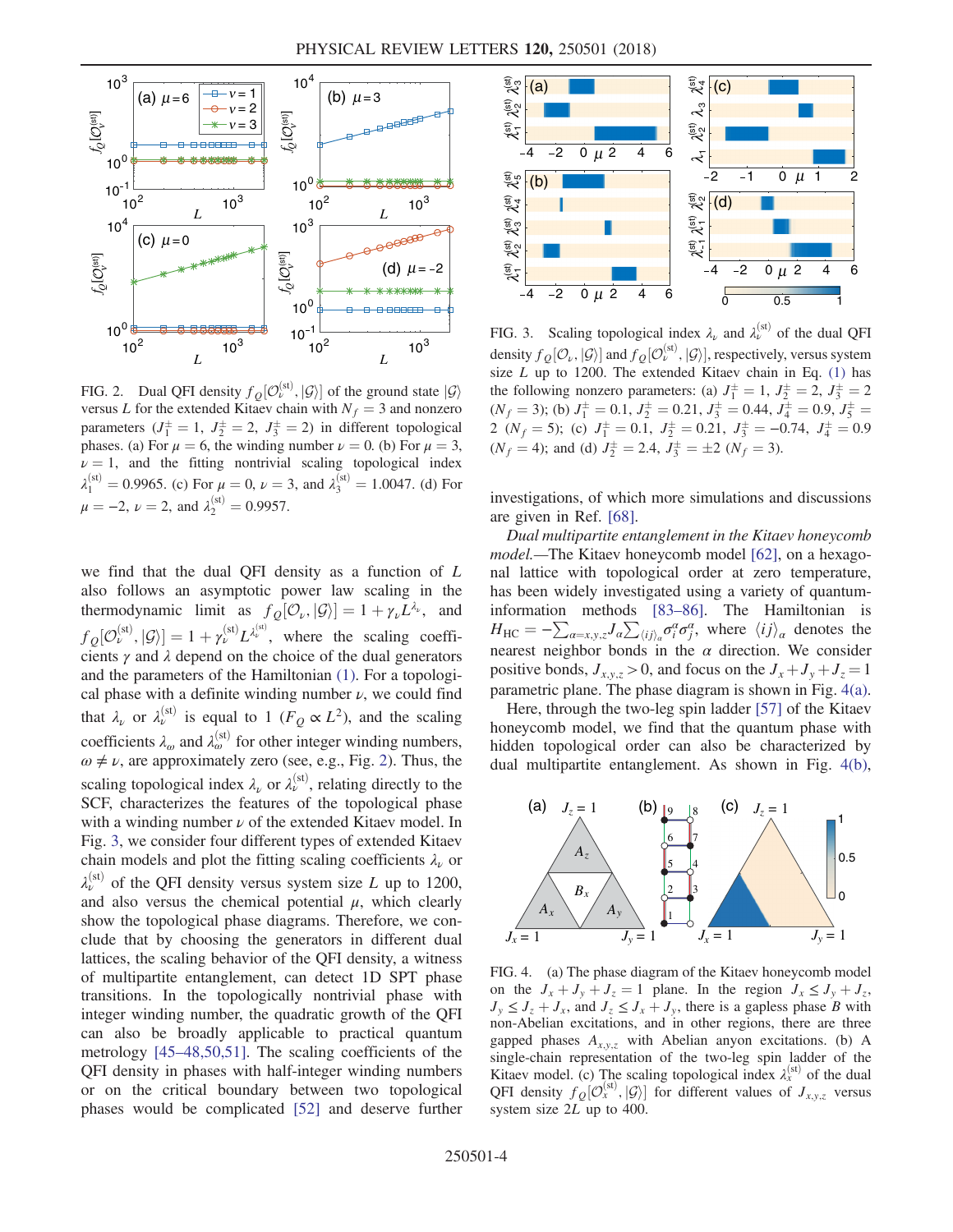we relabel all the sites along a special path and rewrite the Hamiltonian with third-nearest-neighbor couplings [\[57\]](#page-6-20):  $H_{21} = -\sum_{j=1}^{L} (J_x \sigma_{2j-1}^x \sigma_{2j}^x + J_y \sigma_{2j}^y \sigma_{2j+3}^y + J_z \sigma_{2j}^z \sigma_{2j+1}^z).$  With the duality transformation  $\check{s}_j^x = \prod_{k=1}^j \sigma_k^x$ ,  $\check{s}_j^z = \sigma_j^z \sigma_{j+1}^z$ , and  $\check{s}^y_j = -i \check{s}^z_j \check{s}^x_j$ , we obtain an anisotropic XY spin chain with a transverse field in the dual space

$$
H_{21} = -\sum_{j=1}^{L} (J_x \check{s}_{2j}^x \check{s}_{2j+2}^x + J_y W_j \check{s}_{2j}^y \check{s}_{2j+2}^y + J_z \check{s}_{2j}^z), \quad (7)
$$

where  $W_j \equiv \check{s}_{2j-1}^x \check{s}_{2j+1}^x \check{s}_{2j+3}^x$  is the plaquette operator in the dual lattice (a good quantum number [\[57\]](#page-6-20)) and has  $W_i = -1$  ( $\pi$ -flux phase [\[87\]\)](#page-6-21) for the ground state. Then, with respect to the dual generator  $\mathcal{O}_x^{(\text{st})} = \sum_{j=1}^L (-)^j \check{s}_{2j}^x$ , the QFI density is  $f_Q[\mathcal{O}_x^{(st)}, |\mathcal{G}\rangle] \equiv 1 + \sum_{r=1}^{L-1} (-)^r C_x(r) \simeq$  $1 + \gamma_x^{\text{(st)}} L_x^{\text{(st)}},$  where the staggered SCF is  $(-)^r C_x(r) \equiv$  $(-)^{r} \langle \tilde{s}_{2j}^{x} \tilde{s}_{2j+2r}^{x} \rangle_{\mathcal{G}} = (-)^{r} \langle \prod_{k=1}^{2r} \sigma_{2j+k}^{x} \rangle_{\mathcal{G}}$ . The dual QFI density is linear versus  $L$  in the gapped phase  $A_x$  $(J_x \geq J_y + J_z)$  and constant in other regions [see Fig. [4\(c\)](#page-3-2)]. The other two gapped phases  $A<sub>v</sub>$  and  $A<sub>z</sub>$  [see Fig. [4\(a\)\]](#page-3-2) can be obtained by the substitutions  $J_x \rightarrow J_{y,z} \rightarrow$  $J_{z,y} \rightarrow J_x$ , respectively. Moreover, when considering the equivalent brick-wall lattice [\[57\]](#page-6-20) of the Kitaev honeycomb model, these results can also be extended to the general 2D lattice by transforming the second index of site to the momentum space [\[57,68\]](#page-6-20).

Conclusions.—Recent work [\[52\]](#page-6-0) shows that 1D SPT order with winding numbers  $\nu = \pm 1$  can be characterized by a superextensive QFI with respect to the spin operator,  $F<sub>O</sub> \propto L<sup>2</sup>$ . By introducing the above duality, we have shown that 1D SPT order with higher winding numbers can be characterized by the scaling behavior of multipartite entanglement with respect to the spin generators in the dual lattice. By choosing the generators in different dual lattices, the scaling coefficients  $\lambda_{\nu}$  and  $\lambda_{\nu}^{(st)}$  of the dual QFI density, as a witness of multipartite entanglement [\[43,44\]](#page-5-17), effectively identify different nontrivial topological phases with high winding numbers. Moreover, further investigations on the Kitaev honeycomb model have shown that our results for detecting 1D SPT order could be well generalized to characterize topological order in 2D systems (e.g., the toric code model [\[62\]](#page-6-4) and fractional quantum Hall states [\[88\]](#page-6-22)) and SPT order in non-Hermitian systems [\[89\]](#page-6-23). This work paves the way to characterizing topological phases using multipartite entanglement of the ground state, and also the detection of topologically protected multipartite entanglement, with promising applications in both quantum computation and quantum metrology.

Y. R. Z. would like to thank Xian-Xin Wu, Wei Qin, Tao Liu, Zhou Li and Tian-Si Han for useful discussions. H. F. was partially supported by Ministry of Technology of China (Grants No. 2016YFA0302104 and No. 2016YFA0300600), National Natural Science Foundation of China (Grant No. 11774406) and Chinese Academy of Sciences (Grants No. XDPB-0803). J. Q. Y. was partially supported by the National Key Research and Development Program of China (Grant No. 2016YFA0301200), the National Natural Science Foundation of China (NSFC) (Grant No. 11774022), and the Natural Science Associated Fund (NSAF) (Grant No. U1530401). F. N. was partially supported by the MURI Center for Dynamic Magneto-Optics via the Air Force Office of Scientific Research (AFOSR) (FA9550-14- 1-0040), Army Research Office (ARO) (Grant No. 73315PH), Asian Office of Aerospace Research and Development (AOARD) (Grant No. FA2386-18-1-4045), Japan Science and Technology Agency (JST) (the ImPACT program and CREST Grant No. JPMJCR1676), Japan Society for the Promotion of Science (JSPS) (JSPS-RFBR Grant No. 17-52-50023), the RIKEN-AIST Challenge Research Fund, and the John Templeton Foundation.

<span id="page-4-2"></span><span id="page-4-1"></span><span id="page-4-0"></span>[\\*](#page-0-0) hfan@iphy.ac.cn [†](#page-0-0) jqyou@zju.edu.cn [‡](#page-0-0) fnori@riken.jp

- <span id="page-4-3"></span>[1] B. Zeng, X. Chen, D. L. Zhou, and X. G. Wen, Quantum information meets quantum matter–From quantum entanglement to topological phase in many-body systems, [arXiv:1508.02595.](http://arXiv.org/abs/1508.02595)
- <span id="page-4-4"></span>[2] R. S. K. Mong, D. J. Clarke, J. Alicea, N. H. Lindner, P. Fendley, C. Nayak, Y. Oreg, A. Stern, E. Berg, K. Shtengel, and M. P. A. Fisher, Universal Topological Quantum Computation from a Superconductor-Abelian Quantum Hall Heterostructure, Phys. Rev. X 4[, 011036 \(2014\).](https://doi.org/10.1103/PhysRevX.4.011036)
- [3] C. V. Kraus, P. Zoller, and M. A. Baranov, Braiding of Atomic Majorana Fermions in Wire Networks and Implementation of the Deutsch-Jozsa Algorithm, [Phys. Rev. Lett.](https://doi.org/10.1103/PhysRevLett.111.203001)
- 111[, 203001 \(2013\).](https://doi.org/10.1103/PhysRevLett.111.203001) [4] J. D. Sau, R. M. Lutchyn, S. Tewari, and S. Das Sarma, Generic New Platform for Topological Quantum Computation Using Semiconductor Heterostructures, [Phys. Rev.](https://doi.org/10.1103/PhysRevLett.104.040502) Lett. 104[, 040502 \(2010\)](https://doi.org/10.1103/PhysRevLett.104.040502).
- [5] J. Alicea, Y. Oreg, G. Refael, F. von Oppen, and M. P. A. Fisher, Non-Abelian statistics and topological quantum information processing in 1D wire networks, [Nat. Phys.](https://doi.org/10.1038/nphys1915) 7[, 412 \(2011\).](https://doi.org/10.1038/nphys1915)
- [6] J. Alicea, New directions in the pursuit of Majorana fermions in solid state systems, [Rep. Prog. Phys.](https://doi.org/10.1088/0034-4885/75/7/076501) 75, [076501 \(2012\).](https://doi.org/10.1088/0034-4885/75/7/076501)
- [7] A. Y. Kitaev, Fault-tolerant quantum computation by anyons, [Ann. Phys. \(Amsterdam\)](https://doi.org/10.1016/S0003-4916(02)00018-0) 303, 2 (2003).
- <span id="page-4-5"></span>[8] Y. Xia, D. Qian, D. Hsieh, L. Wray, A. Pal, H. Lin, A. Bansil, D. Grauer, Y. S. Hor, R. J. Cava, and M. Z. Hasan, Observation of a large-gap topological-insulator class with a single Dirac cone on the surface, Nat. Phys. 5[, 398 \(2009\).](https://doi.org/10.1038/nphys1274)
- [9] S. M. Albrecht, A. P. Higginbotham, M. Madsen, F. Kuemmeth, T. S. Jespersen, J. Nygard, P. Krogstrup, and C. M. Marcus, Exponential protection of zero modes in Majorana islands, [Nature \(London\)](https://doi.org/10.1038/nature17162) 531, 206 (2016).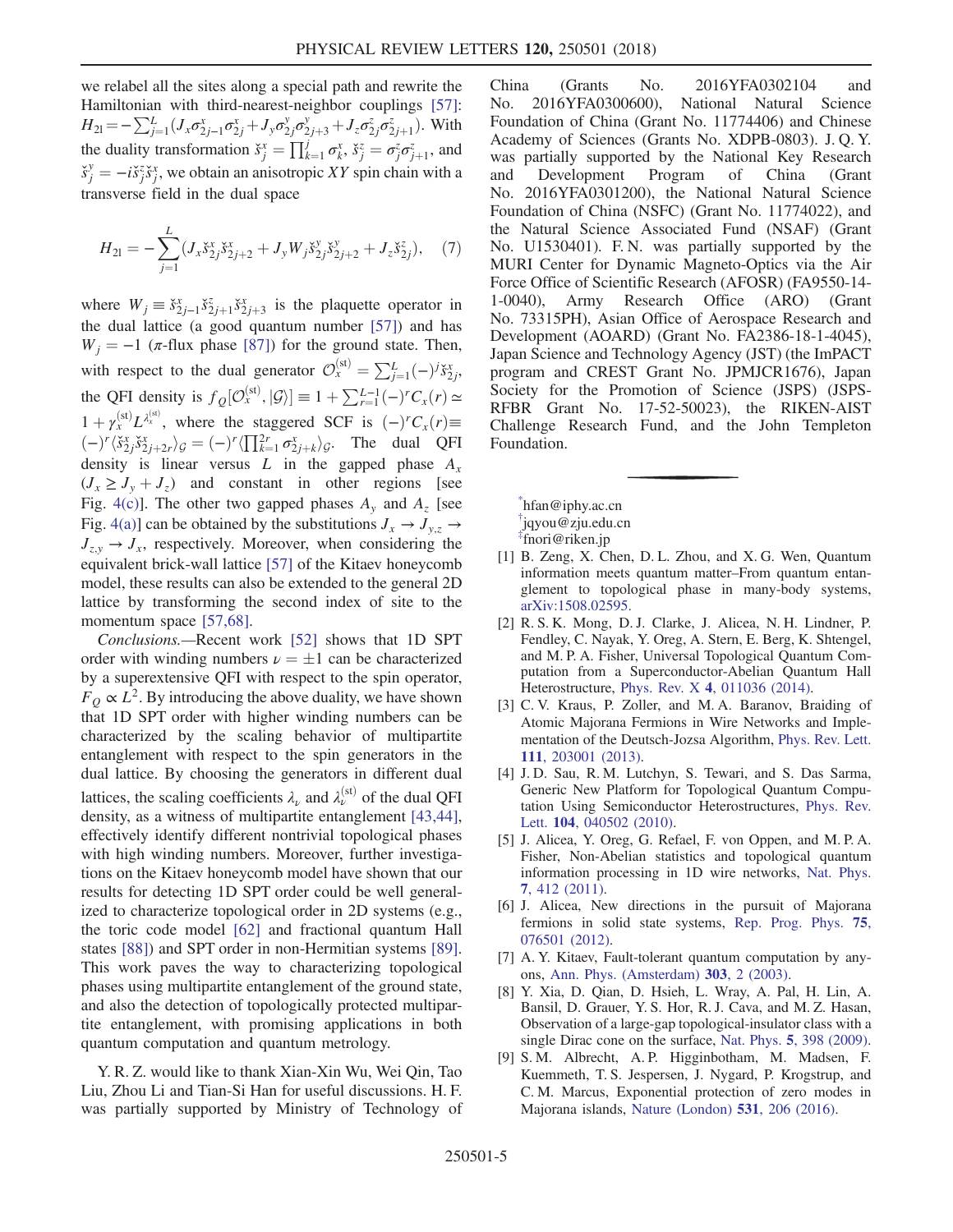- <span id="page-5-0"></span>[10] X. G. Wen and Q. Niu, Ground-state degeneracy of the fractional quantum Hall states in the presence of a random potential and on high-genus Riemann surfaces, [Phys. Rev. B](https://doi.org/10.1103/PhysRevB.41.9377) 41[, 9377 \(1990\)](https://doi.org/10.1103/PhysRevB.41.9377).
- <span id="page-5-1"></span>[11] X.G. Wen, Quantum Field Theory of Many-Body Systems: From the Origin of Sound to an Origin of Light and Electrons (Oxford University Press on Demand, New York, 2004).
- <span id="page-5-2"></span>[12] L. Amico, R. Fazio, A. Osterloh, and V. Vedral, Entanglement in many-body systems, [Rev. Mod. Phys.](https://doi.org/10.1103/RevModPhys.80.517) 80, 517 (2008).
- [13] J. Eisert, M. Cramer, and M. B. Plenio, Colloquium: Area laws for the entanglement entropy, [Rev. Mod. Phys.](https://doi.org/10.1103/RevModPhys.82.277) **82**, 277 (2010).
- <span id="page-5-3"></span>[14] A. Kitaev and J. Preskill, Topological Entanglement Entropy, Phys. Rev. Lett. 96[, 110404 \(2006\)](https://doi.org/10.1103/PhysRevLett.96.110404).
- [15] M. Levin and X. G. Wen, Detecting Topological Order in a Ground State Wave Function, [Phys. Rev. Lett.](https://doi.org/10.1103/PhysRevLett.96.110405) 96, 110405 [\(2006\).](https://doi.org/10.1103/PhysRevLett.96.110405)
- <span id="page-5-4"></span>[16] H. Li and F. D. M. Haldane, Entanglement Spectrum as a Generalization of Entanglement Entropy: Identification of Topological Order in Non-Abelian Fractional Quantum Hall Effect States, Phys. Rev. Lett. 101[, 010504 \(2008\).](https://doi.org/10.1103/PhysRevLett.101.010504)
- <span id="page-5-5"></span>[17] Z.C. Gu and X.G. Wen, Tensor-entanglement-filtering renormalization approach and symmetry-protected topological order, Phys. Rev. B 80[, 155131 \(2009\)](https://doi.org/10.1103/PhysRevB.80.155131).
- [18] X. Chen, Z. C. Gu, and X. G. Wen, Classification of gapped symmetric phases in one-dimensional spin systems, [Phys.](https://doi.org/10.1103/PhysRevB.83.035107) Rev. B 83[, 035107 \(2011\).](https://doi.org/10.1103/PhysRevB.83.035107)
- [19] T. Scaffidi, D. E. Parker, and R. Vasseur, Gapless Symmetry-Protected Topological Order, [Phys. Rev. X](https://doi.org/10.1103/PhysRevX.7.041048) 7, 041048 [\(2017\).](https://doi.org/10.1103/PhysRevX.7.041048)
- <span id="page-5-6"></span>[20] K. Y. Bliokh, D. Smirnova, and F. Nori, Quantum spin Hall effect of light, Science 348[, 1448 \(2015\)](https://doi.org/10.1126/science.aaa9519).
- [21] M. Konig, S. Wiedmann, C. Brune, A. Roth, H. Buhmann, L. W. Molenkamp, X. L. Qi, and S. C. Zhang, Quantum spin Hall insulator state in HgTe quantum wells, [Science](https://doi.org/10.1126/science.1148047) 318, [766 \(2007\)](https://doi.org/10.1126/science.1148047).
- [22] L. Fu and C. L. Kane, Superconducting Proximity Effect and Majorana Fermions at the Surface of a Topological Insulator, Phys. Rev. Lett. 100[, 096407 \(2008\).](https://doi.org/10.1103/PhysRevLett.100.096407)
- [23] D. Hsieh, D. Qian, L. Wray, Y. Xia, Y. S. Hor, R. J. Cava, and M. Z. Hasan, A topological Dirac insulator in a quantum spin Hall phase, [Nature \(London\)](https://doi.org/10.1038/nature06843) 452, 970 (2008).
- [24] M. Z. Hasan and C. L. Kane, Colloquium: Topological insulators, [Rev. Mod. Phys.](https://doi.org/10.1103/RevModPhys.82.3045) 82, 3045 (2010).
- [25] X.L. Qi and S.C. Zhang, Topological insulators and superconductors, [Rev. Mod. Phys.](https://doi.org/10.1103/RevModPhys.83.1057) **83**, 1057 (2011).
- <span id="page-5-7"></span>[26] M. Sato and Y. Ando, Topological superconductors: A review, [Rep. Prog. Phys.](https://doi.org/10.1088/1361-6633/aa6ac7) 80, 076501 (2017).
- [27] C. Nayak, S. H. Simon, A. Stern, M. Freedman, and S. Das Sarma, Non-Abelian anyons and topological quantum computation, [Rev. Mod. Phys.](https://doi.org/10.1103/RevModPhys.80.1083) 80, 1083 (2008).
- <span id="page-5-8"></span>[28] S.D. Sarma, M. Freedman, and C. Nayak, Majorana zero modes and topological quantum computation, [Quantum Inf.](https://doi.org/10.1038/npjqi.2015.1) 1[, 15001 \(2015\)](https://doi.org/10.1038/npjqi.2015.1).
- [29] S. R. Elliott and M. Franz, Colloquium: Majorana fermions in nuclear, particle, and solid-state physics, [Rev. Mod. Phys.](https://doi.org/10.1103/RevModPhys.87.137) 87[, 137 \(2015\).](https://doi.org/10.1103/RevModPhys.87.137)
- [30] J. Q. You, X. F. Shi, X. D. Hu, and F. Nori, Quantum emulation of a spin system with topologically protected ground states using superconducting quantum circuits, Phys. Rev. B 81[, 014505 \(2010\).](https://doi.org/10.1103/PhysRevB.81.014505)
- [31] J. Q. You, Z. D. Wang, W. X. Zhang, and F. Nori, Encoding a qubit with Majorana modes in superconducting circuits, Sci. Rep. 4[, 5535 \(2014\)](https://doi.org/10.1038/srep05535).
- [32] R. S. Akzyanov, A. L. Rakhmanov, A. V. Rozhkov, and F. Nori, Majorana fermions at the edge of superconducting islands, Phys. Rev. B 92[, 075432 \(2015\).](https://doi.org/10.1103/PhysRevB.92.075432)
- [33] R. S. Akzyanov, A. L. Rakhmanov, A. V. Rozhkov, and F. Nori, Tunable Majorana fermion from Landau quantization in 2D topological superconductors, [Phys. Rev. B](https://doi.org/10.1103/PhysRevB.94.125428) 94, 125428 [\(2016\).](https://doi.org/10.1103/PhysRevB.94.125428)
- [34] P. Zhang and F. Nori, Majorana bound states in a disordered quantum dot chain, New J. Phys. 18[, 043033 \(2016\)](https://doi.org/10.1088/1367-2630/18/4/043033).
- <span id="page-5-9"></span>[35] D. Vodola, L. Lepori, E. Ercolessi, A. V. Gorshkov, and G. Pupillo, Kitaev Chains with Long-Range Pairing, [Phys. Rev.](https://doi.org/10.1103/PhysRevLett.113.156402)
- Lett. 113[, 156402 \(2014\)](https://doi.org/10.1103/PhysRevLett.113.156402). [36] D. Vodola, L. Lepori, E. Ercolessi, and G. Pupillo, Longrange Ising and Kitaev models: Phases, correlations and edge modes, New J. Phys. 18[, 015001 \(2015\).](https://doi.org/10.1088/1367-2630/18/1/015001)
- <span id="page-5-16"></span>[37] A. Alecce and L. Dell'Anna, Extended Kitaev chain with longer-range hopping and pairing, [Phys. Rev. B](https://doi.org/10.1103/PhysRevB.95.195160) 95, 195160 [\(2017\).](https://doi.org/10.1103/PhysRevB.95.195160)
- [38] L. Lepori and L. Dell'Anna, Long-range topological insulators and weakened bulk-boundary correspondence, [New J.](https://doi.org/10.1088/1367-2630/aa84d0) Phys. 19[, 103030 \(2017\)](https://doi.org/10.1088/1367-2630/aa84d0).
- <span id="page-5-10"></span>[39] V. Mourik, K. Zuo, S. M. Frolov, S. R. Plissard, E. P. A. M. Bakkers, and L. P. Kouwenhoven, Signatures of Majorana fermions in hybrid superconductor-semiconductor nanowire devices, Science 336[, 1003 \(2012\).](https://doi.org/10.1126/science.1222360)
- [40] S. Nadj-Perge, I. K. Drozdov, J. Li, H. Chen, S. Jeon, J. Seo, A. H. MacDonald, B. A. Bernevig, and A. Yazdani, Observation of Majorana fermions in ferromagnetic atomic chains on a superconductor, Science 346[, 602 \(2014\)](https://doi.org/10.1126/science.1259327).
- <span id="page-5-11"></span>[41] S.-H. Do, S.-Y. Park, J. Yoshitake, J. Nasu, Y. Motome, Y. S. Kwon, D. T. Adroja, D. J. Voneshen, K. Kim, T.-H. Jang, J.-H. Park, K.-Y. Choi, and S. Ji, Majorana fermions in the Kitaev quantum spin system  $\alpha$ -RuCl<sub>3</sub>, [Nat. Phys.](https://doi.org/10.1038/nphys4264) 13, 1079 [\(2017\).](https://doi.org/10.1038/nphys4264)
- <span id="page-5-12"></span>[42] L. Pezzè and A. Smerzi, Entanglement, Nonlinear Dynamics, and the Heisenberg Limit, [Phys. Rev. Lett.](https://doi.org/10.1103/PhysRevLett.102.100401) 102, 100401 [\(2009\).](https://doi.org/10.1103/PhysRevLett.102.100401)
- <span id="page-5-17"></span>[43] P. Hyllus, W. Laskowski, R. Krischek, C. Schwemmer, W. Wieczorek, H. Weinfurter, L. Pezzè, and A. Smerzi, Fisher information and multiparticle entanglement, [Phys. Rev. A](https://doi.org/10.1103/PhysRevA.85.022321) 85[, 022321 \(2012\).](https://doi.org/10.1103/PhysRevA.85.022321)
- <span id="page-5-15"></span>[44] G. Tóth, Multipartite entanglement and high-precision metrology, Phys. Rev. A 85[, 022322 \(2012\)](https://doi.org/10.1103/PhysRevA.85.022322).
- [45] H. Strobel, W. Muessel, D. Linnemann, T. Zibold, D. B. Hume, L. Pezzè, A. Smerzi, and M. K. Oberthaler, Fisher information and entanglement of non-Gaussian spin states, Science 345[, 424 \(2014\)](https://doi.org/10.1126/science.1250147).
- <span id="page-5-13"></span>[46] S.L. Braunstein and C.M. Caves, Statistical Distance and the Geometry of Quantum States, [Phys. Rev. Lett.](https://doi.org/10.1103/PhysRevLett.72.3439) 72, 3439 [\(1994\).](https://doi.org/10.1103/PhysRevLett.72.3439)
- [47] V. Giovannetti, S. Lloyd, and L. Maccone, Quantum Metrology, Phys. Rev. Lett. 96[, 010401 \(2006\).](https://doi.org/10.1103/PhysRevLett.96.010401)
- <span id="page-5-14"></span>[48] V. Giovannetti, S. Lloyd, and L. Maccone, Advances in quantum metrology, [Nat. Photonics](https://doi.org/10.1038/nphoton.2011.35) 5, 222 (2011).
- [49] L. Pezzè, Y. Li, W. D. Li, and A. Smerzi, Witnessing entanglement without entanglement witness operators, [Proc.](https://doi.org/10.1073/pnas.1603346113) [Natl. Acad. Sci. U.S.A.](https://doi.org/10.1073/pnas.1603346113) 113, 11459 (2016).